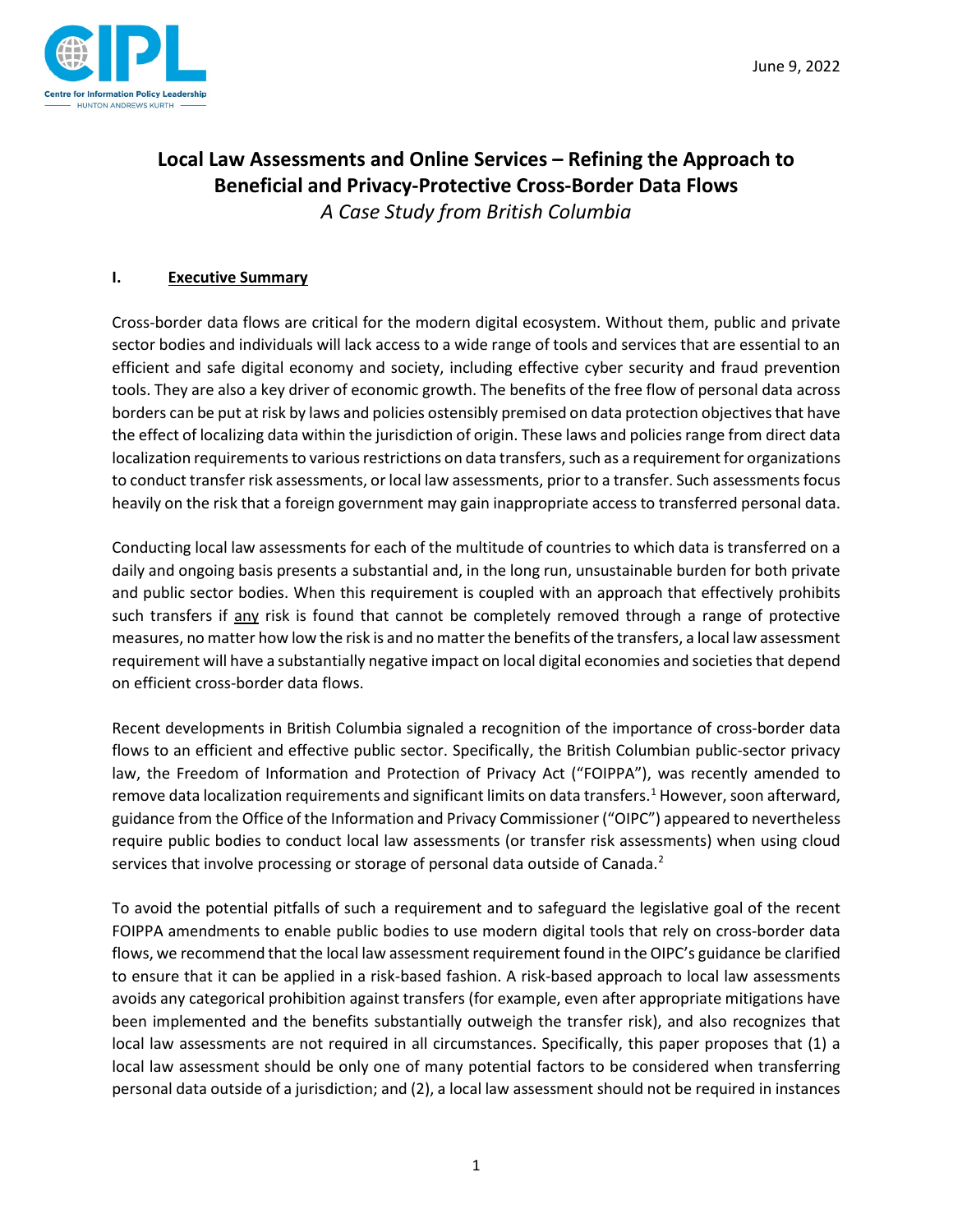

where the security and privacy controls applied to the data sufficiently mitigate the potential risks of unauthorized access presented by local law, or the transferred data are historically and demonstrably of little interest to foreign governments. Such an approach would both enable public-sector entities to reap the benefits of innovative cloud-based technologies, while also encouraging them to adopt strong privacy and security practices that will protect personal data wherever it goes.

## **II. Background**

Cross-border data flows foster innovation and growth, support cybersecurity, and enable access to essential services. They are important for delivering public services and empowering individuals to access them, including healthcare and education. Cross-border data flows make access to transformational technologies like AI equally available to individuals and public and private sector organizations who might otherwise be foreclosed from participating in this crucial aspect of the digital economy.<sup>3</sup> They foster collaboration and innovation using public data and data that is shared between organizations and between the public and private sectors, and they are crucial to the coordination of cybersecurity frameworks as well as the international effort to combat fraudulent and criminal activity in a number of sectors. In short, cross-border access to data is critical to enabling our modern digital ecosystem.

Data flows are also essential to economic growth. According to a 2021 Digital Economy Report by the United Nations Conference on Trade and Development, it has been estimated that global Internet traffic in 2022 alone will exceed all the Internet traffic up to 2016.<sup>[4](#page-10-0)</sup> Such traffic is geographically concentrated in two main routes – between North America and Europe and North America and Asia. The World Trade Organization reported that trade in data-enabled services grew from \$1.0 trillion in 2005 to \$2.4 trillion in 2017.<sup>[5](#page-10-1)</sup> According to the McKinsey Global Institute, "soaring flows of data and information now generate more economic value than the global goods trade" and have a larger impact on raising world GDP than the trade of goods.<sup>[6](#page-10-2)</sup> Countries (and provinces) that participate in that flow show demonstrable economic benefits, while for those who "have been slow to participate, the opportunities for catch-up growth are too substantial to ignore."[7](#page-10-3) Moreover, the International Data Corporation has predicted that 65% of GDP in 2022 will be digital, $^8$  $^8$  and Leviathan Security Group found that organizations would pay 30 to 60% more for their computing needs if localization rules are adopted. $9$ 

Despite the economic and societal benefits of data flows, policy and law-makers and data protection authorities remain concerned with respect to data privacy and security protections for data in the exporting country. Many countries' data privacy laws contain restrictions on exports of personal data and provisions subjecting personal data flows to strict data transfer legal mechanisms. There is a consensus that privacy and security protections must flow with the data. Most recently, this concern has increased specifically with respect to disproportionate and excessive access to personal data by surveillance and intelligence agencies for national security purposes. In the EU, a 2020 case by the Court of Justice of the European Union,<sup>[10](#page-10-6)</sup> followed by guidance from member state data protection agencies,<sup>11</sup> established a requirement for data exporters to conduct a local law assessment (or transfer risk assessment, "TRA") prior to transfers to countries that are not subject to an "adequacy" determination by the European Commission (EC).<sup>[12](#page-10-8)</sup> The purpose of the TRA is to ensure that the import jurisdiction does not jeopardize the protection of the chosen (personal) data transfer mechanism, especially in respect of government use of data for national security, surveillance, and intelligence purposes.<sup>[13](#page-10-9)</sup> The data exporter, in cooperation with the data importer, has the responsibility to perform these local law assessments and implement supplementary protective measures to mitigate the risks. According to the guidance of member state data protection agencies, if such supplemental measures do not eliminate such risks, the transfers should not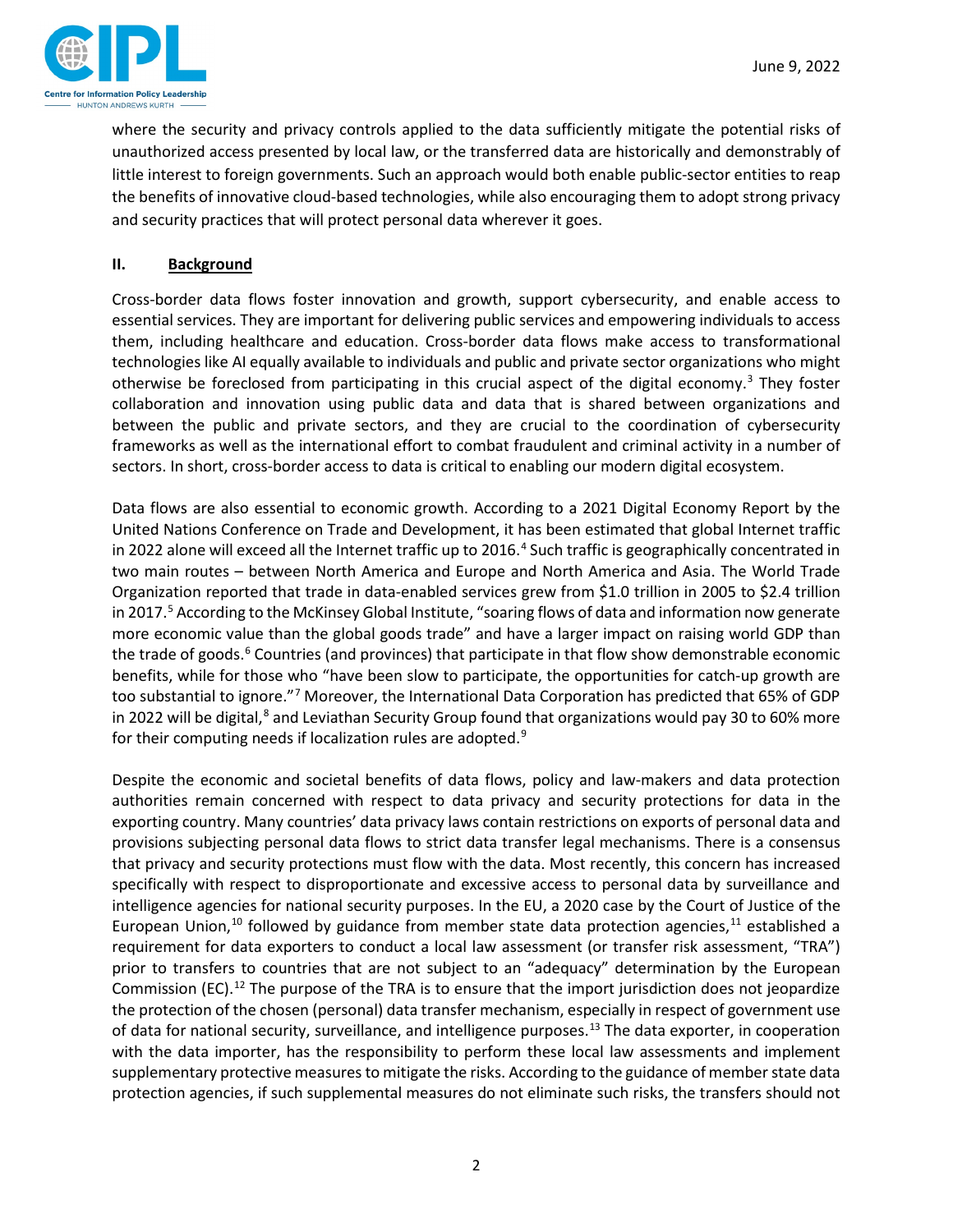

take place. Other jurisdictions, such as China<sup>[14](#page-10-10)</sup> and the Dubai International Financial Centre (DIFC),<sup>[15](#page-10-11)</sup> have implemented, or are considering implementing, similar transfer risk assessment requirements, although a great majority of the countries have not followed the EU Court doctrine in their national laws.

Based on the initial experiences of organizations conducting such local law or transfer risk assessments, the burdens they impose are substantial and unsustainable in the long run. This is a burden particularly for SMEs and public sector organizations, which lack the resources to conduct constant TRAs, but also for any large multinational company, given the increasing numbers of different data flows to many different countries and the fact that more jurisdictions may require some form of TRAs. If this approach is coupled with an expectation that transfers are only permitted upon a finding of no transfer risk after supplemental protective measures have been considered, (as the EDPB has suggested),<sup>[16](#page-10-12)</sup> it may significantly diminish a broad range of essential and legitimate products and services both by private and public sector organizations. Key measures to counteract the problems of TRAs are a) to provide regulatory guidance and support for organizational TRAs and b) to enable a risk-based approach to data transfers with an assessment of the severity and likelihood of governmental use of data for national security, surveillance, and intelligence purposes in the importing country. Indeed, the UK Information Commissioner has signaled a more risk-based approach to data transfer risk assessments, and the UK government is proposing a more pragmatic approach to data flows as part of its UK data reform proposal of 2021.<sup>[17](#page-10-13)</sup>

There is an undisputed large potential for societal benefits to be gained from international data flows. It is therefore imperative to engage in a thoughtful balancing of risks and benefits to avoid effectively localizing data or decreasing cross-border data flows and foreclosing many of the benefits.

This paper examines a "case study" of recent developments in British Columbia that appear to require a local law assessment (similar to a TRA) when using non-Canadian cloud services. In particular, this paper puts forward two policy-based propositions:

- 1. A local law assessment should be only one of many potential factors to be considered when transferring personal data outside of a jurisdiction; and
- 2. A local law assessment should not be required in instances where the security and privacy controls applied to the data (e.g., encryption in transit) sufficiently mitigate the potential risks of unauthorized access presented by local law, or the transferred data are historically and demonstrably of little interest to foreign governments.

Without these considerations embedded in any local law assessment rule, there is a significant risk of creating de facto data localization requirements and a reticence in engaging in activities that depend on global data flows. Data protection laws should aim to encourage good, privacy-protective behavior from companies *while* harnessing the benefits of data. It is possible to keep individuals' data appropriately safe and private while enabling beneficial data flows. This paper will propose an approach that could achieve both objectives.

# **III. Introduction to British Columbia Case Study**

Until late 2021, public bodies in British Columbia and their service providers were required to comply with one of the most restrictive data residency laws in the world. The law required that "personal information in its custody or under its control is stored only in Canada and accessed only in Canada," unless limited exceptions applied.<sup>[18](#page-10-14)</sup> The province of British Columbia passed this law in response to concerns about the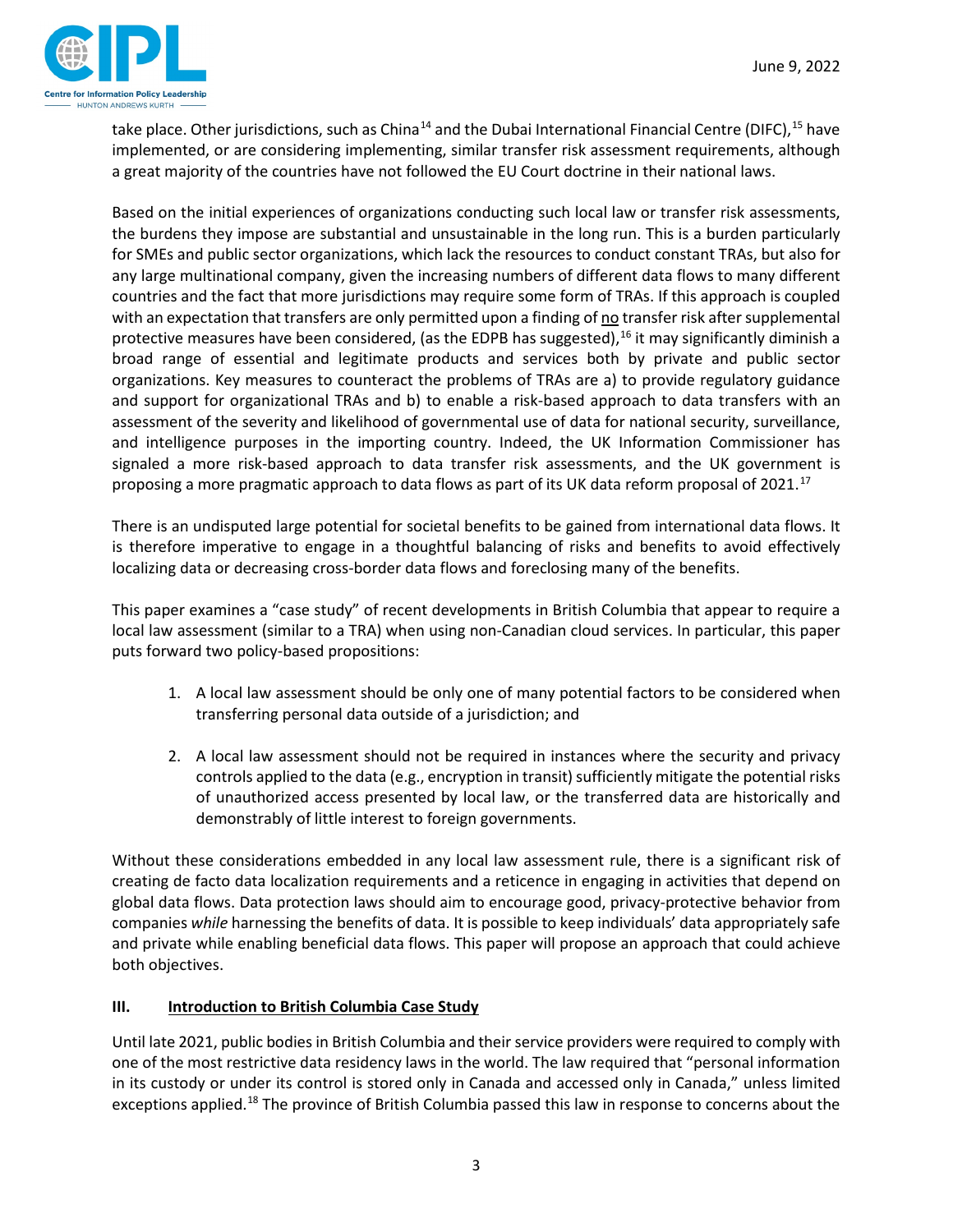

governmental use of data under the USA PATRIOT Act, and it explicitly applied to service providers and their employees as well.<sup>[19](#page-10-15)</sup> It also required a public body or its service provider to notify "the minister responsible for this Act" if it receives "a foreign demand" for personal information, if it receives a request for disclosure that "it has reason to suspect" is for disclosure outside of Canada, or if it "has reason to suspect that unauthorized disclosure of personal information has occurred in response to a foreign demand for disclosure."[20](#page-10-16)

In November 2021, these storage and access requirements were repealed and replaced with new provisions allowing a public body to disclose personal information outside of Canada if the disclosure is in accordance with any regulations promulgated under the same statute.<sup>[21](#page-10-17)</sup> The British Columbia government made clear in a press release that the province's data residency rules were being updated "*so public bodies*  can use modern tools while continuing to protect personal information."<sup>22</sup> In effect, the province was acknowledging that the old rules were limiting the ability of public bodies, including universities, schools, and hospitals, to operate effectively in a digital world where data has to move across borders. The benefits of the amendments will include wider access to modern technology and tools, including cloud-based education and communication tools based outside of British Columbia. Associate Vice President, Information Technology, and Chief Information Security Officer of the University of British Columbia Jennifer Burns noted that the proposed amendments would "substantially increase the privacy and security of personal data with more robust and resilient services by allowing us to select the most secure and effective solutions."<sup>[23](#page-10-19)</sup>

Subsequent regulations promulgated under the British Columbia statute and brought into force in late 2021 require the head of a public body to undertake a privacy impact assessment with respect to "each of the public body's programs, projects and systems in which personal information that is sensitive is disclosed to be stored outside of Canada."<sup>[24](#page-10-20)</sup> Most recently, on March 4, 2022, the Office of the Information and Privacy Commissioner for British Columbia (OIPC) released guidance on security measures for personal information disclosures outside Canada. Significantly, the guidance includes a requirement that public bodies in British Columbia undertake an assessment of the legal framework in the jurisdiction where personal information is being disclosed or stored.<sup>[25](#page-10-21)</sup> Furthermore, it includes a statement that "*[i]t is unlikely a public body would be able to meet its [safeguarding] obligations … when personal information under its control is processed or stored in a jurisdiction that does not respect the rule of law, has no privacy laws, or those laws are inadequate*."[26](#page-10-22)

Although the guidance also includes a number of other risk-based factors(discussed below), it is uncertain whether or how these factors interplay with the local law assessment. This case study explores the potential impact of a local law assessment requirement and suggests principled policy reasons that support a narrow application of the OPIC's guidance on local law assessments and security measures for disclosures outside Canada.

#### **IV. Local Law Assessments: What Are They and What Challenges Do They Create?**

#### **1. What is a local law assessment?**

A local law assessment (also referred to as a transfer risk assessment or TRA) is an assessment of the laws of the jurisdiction into which the controller intends to transfer data to determine whether an adequate level of protection exists compared to the home jurisdiction. An increasing number of data protection laws limit data transfers to countries that offer similar, or essentially equivalent, protections for personal data. Within the EU, the European Commission ("EC") is competent under Art. 45 of the GDPR to designate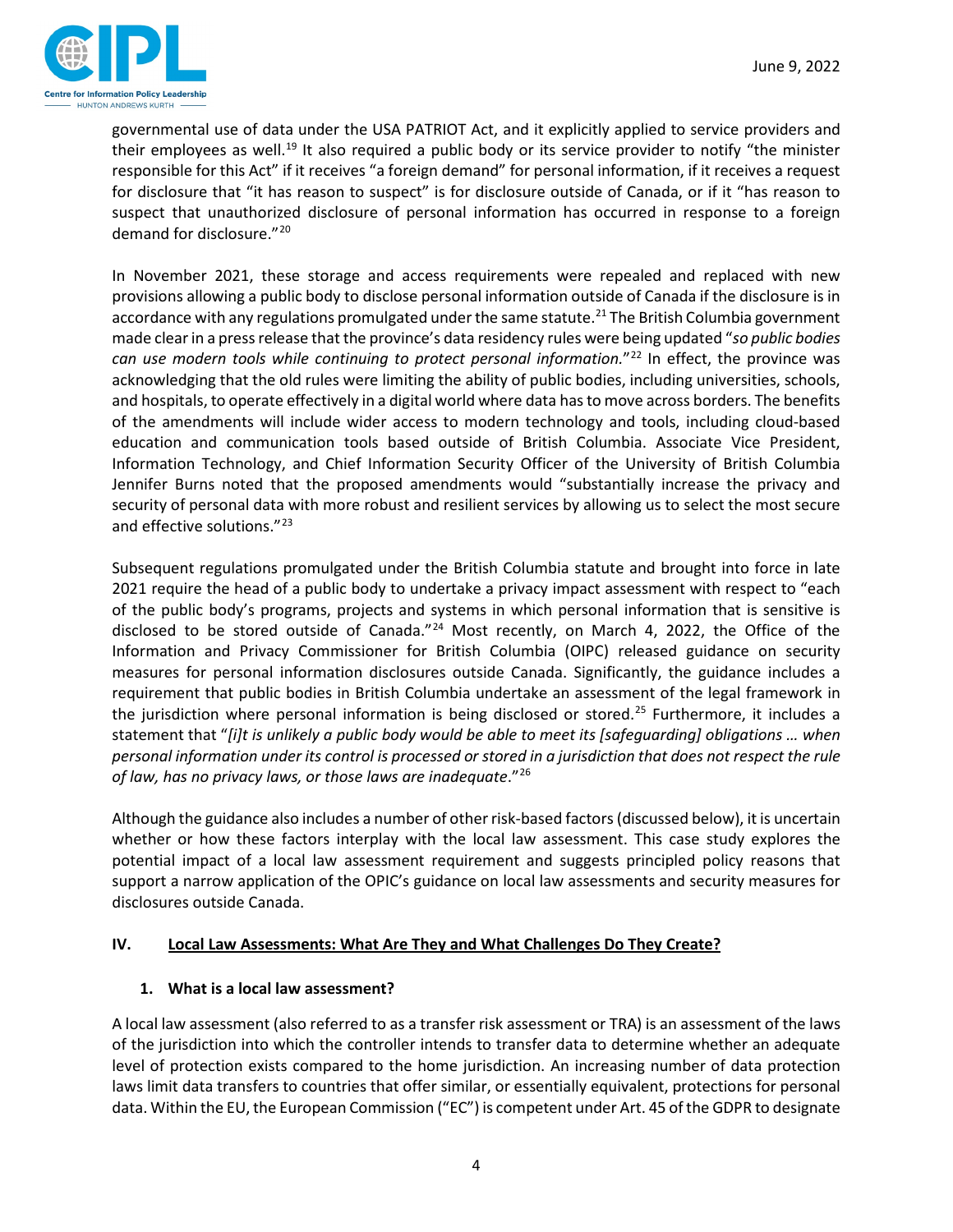

a third country, a more limited territory, or even just a sector in a third country, as essentially equivalent, allowing for mostly unhindered flows of personal data.<sup>[27](#page-10-23)</sup> Art. 45 GDPR outlines the factors to be taken into account by the EC when conducting an adequacy assessment.<sup>[28](#page-11-0)</sup> Organizations intending to transfer personal data into a country not afforded an adequacy decision by the EC and where no derogation under the law is available for their transfer, must carry out a TRA to identify any risks to the transferred data, including the risk of government access to the data for national security, surveillance, and intelligence purposes, and must consider mitigating measures. These TRAs are essentially small adequacy assessments of individual transfers, and the EDPB has issued extensive guidance on the steps involved in such an assessment."<sup>[29](#page-11-1)</sup> Where the data exporter concludes that a risk is present, supplemental measures can be put in place to mitigate these risks.<sup>[30](#page-11-2)</sup> If no effective mitigating measures to eliminate the risk can be identified as part of the TRA, a transfer may not take place or must be suspended under current EU law.<sup>[31](#page-11-3)</sup>

Another example of these local law assessment requirements in addition to the one in British Columbia is Québec's Bill 64—An Act to Modernize Legislative Provisions as Regards to the Protection of Information. Under Section 27, the Act requires: "Before releasing personal information outside Québec, a public body must conduct a privacy impact assessment."[32](#page-11-4) This assessment will take into account the sensitivity of the information, the purposes for which it will be used, the protection measures in place, and "the legal framework applicable in the State in which the information would be released."[33](#page-11-5) Section 111 creates the same requirement applicable to a private sector enterprise before "communicating personal information outside Québec."[34](#page-11-6)

It is important to note that while other countries contain restrictions on data transfers to countries without an adequate level of protection, a great majority do not explicitly require a local law assessment that includes consideration of national security, surveillance, and intelligence use of data.

# **2. What are the online services impacted by local law assessments?**

An online service generally refers to any service provided over the Internet. Examples include services that provide email, text, or video conferencing where software and data are hosted or processed by the provider of the service. Online services also refer to services that provide computer infrastructure resources, including computing, storage, and networking, that are available on demand.

Online services have become pervasive in the marketplace. Whereas software solutions were previously licensed primarily for use within a customer's network infrastructure, most solutions are now delivered online. Online services are often provisioned using computing resources and infrastructure that are located in multiple jurisdictions. Many service providers locate computing infrastructure in multiple locations across national borders to achieve better performance (e.g., reduced latency), reach a broader range of customers, enhance cybersecurity, and mitigate climate, geopolitical, and other risks.

Restricting data flows can create challenges for effective, scalable, and protective delivery of online services. For example, in March 2019, the Institute of International Finance issued a report noting that such restrictions "may increase IT and data complexity; undermine the risk management, cyber security and anti-money laundering practices of financial institutions; as well as reducing access to financial services and markets in some countries."[35](#page-11-7)

Examples of where the ability to use cross-border online services or the ability to process personal data across borders may be required (or strongly preferred) include: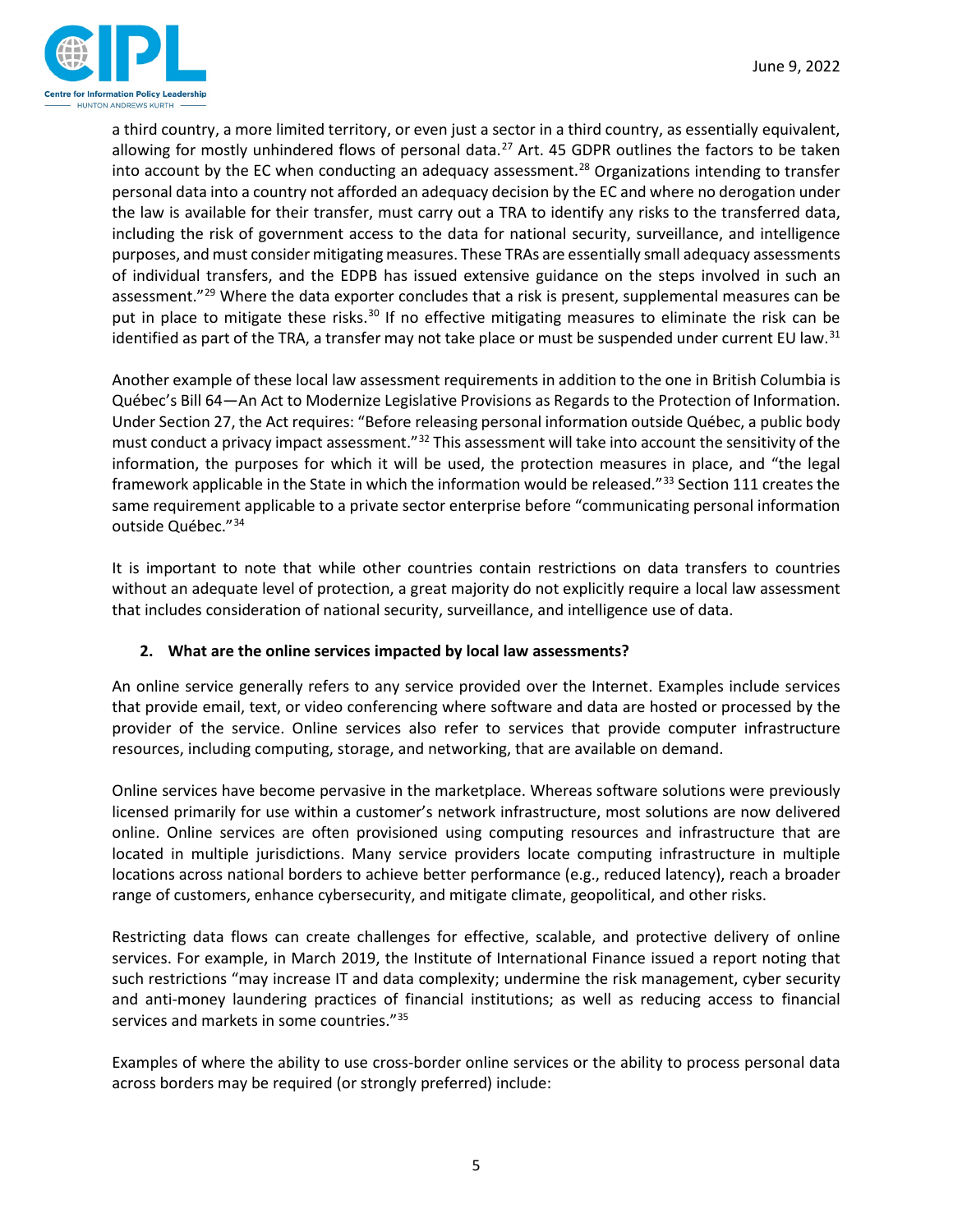

- Enhancing cybersecurity protection,
- Enabling better fraud prevention and detection,
- Undertaking high volume computing with distributed networks, such as that required for natural language processing, cloud computing, or data analytics,
- Creating economies of scale for small businesses operating across borders, and
- Providing 24x7 customer support or remote support.

There are many other benefits of online services processing data outside of a country. Many "commonplace and essential tools and services that inherently, and by default, presume and depend on seamless global cross-border data flows" and the ability to access and process data globally.<sup>[36](#page-11-8)</sup> These include tools for communication—for online education, online gaming, or hosting conferences—and tools for improving collaboration for activities such as humanitarian services or healthcare research.<sup>[37](#page-11-9)</sup> Such benefits are not achievable in the absence of data flows in today's digital economy.

#### **3. What challenges do local law assessments create in the context of online services?**

It is a widely accepted general principle in data protection that protection must follow the data as it traverses national borders and that organizations must put in place accountability measures, including contractual and technical safeguards, for data processed by another entity and in another country. However, local law assessments create some noteworthy challenges in the context of online services. The results can lead to undesirable and unintended consequences for individuals and the public.

The majority of organizations using online services, both in the public and private sectors, are ill-equipped to undertake local law assessments. This is especially true for SMEs and start-ups, as these entities often do not have the required expertise, legal resources, and know-how to conduct such detailed analysis of the adequacy of foreign laws for every data flow they undertake. Yet, a McKinsey survey shows that 80 percent of start-ups are born global, as they use global technology, online services, and service providers, and even have global customers and consumers.<sup>[38](#page-11-10)</sup> Furthermore, due to the global nature of computing infrastructure used to process data in connection with online services, organizations will often need to assess the laws of multiple jurisdictions. This is costly for any organization but can be particularly costprohibitive for small businesses. Indeed, organizations that have conducted such local law assessments under EU law consistently attest to the costliness and ultimate unsustainability of this requirement.

Such a requirement to conduct local law assessments, especially including the evaluation of the rules on government access and use of data for national security, surveillance, and intelligence purposes, could decrease the use of online services, thereby increasing cost to business, and could also potentially lead to the following various negative consequences:  $39$ 

• *Lower Cybersecurity Protections*: Robust cybersecurity often relies on collecting and analyzing data for threat detection and trends throughout an entire ecosystem. For example, TrendMicro has a global database of emerging threats that is continuously updated to help identify suspicious activity or files and prevent cybersecurity incidents.<sup>[40](#page-11-12)</sup> Cross-border data flows also enable a number of features for improved cybersecurity, such as partitioning sensitive datasets across global servers. Organizations that are not able to access cloud-delivered services would not be able to use such a tool, which could create more opportunities for hackers and reduce a layer of protection for business continuity and disaster recovery. If organizations cannot rely on cloudbased or distributed services, they may instead rely on centrally stored datasets that are limited to one jurisdiction and potentially overall less secure.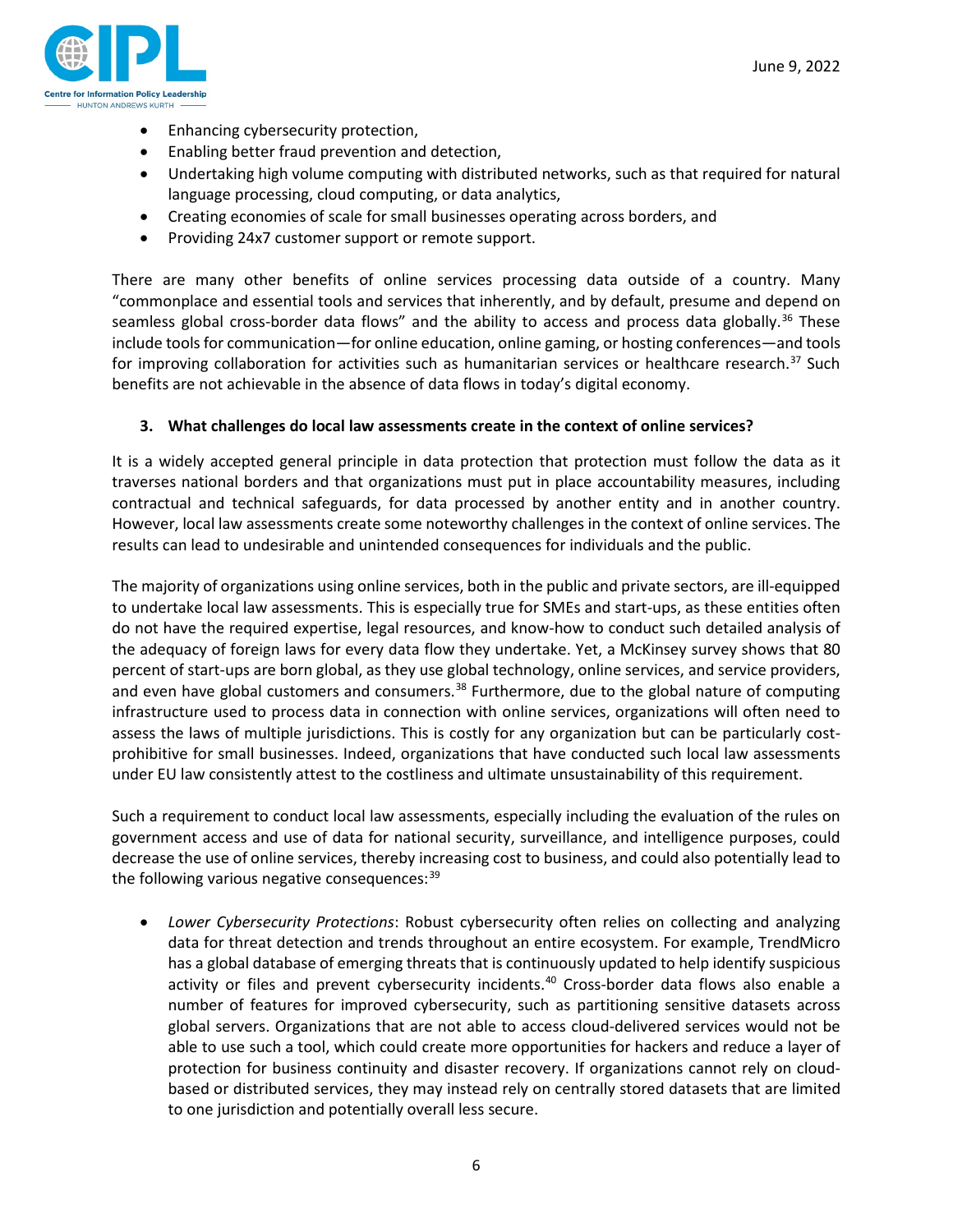

- *Hinderance to Business Continuity and Disaster Recovery*: Global data flows help enable threat detection, business continuity, and disaster recovery. When either a cybersecurity incident or a natural disaster occurs, online services can help organizations set up continuity services, recover datasets, and reduce overall downtime.
- *Increased Costs and Decreased Competitiveness*: The cost of creating redundant storage and not having access to modern cloud-based data storage solutions can create significant barriers for SMEs and start-ups and reduce access to the global market. The Business Council of Canada has expressed concern about restrictions on international data flows as having the potential to increase costs and reduce important efficiencies in processes, noting that Canadian companies often need to transfer "personal information of customers, employees and suppliers to multiple service providers around the world daily" in order to "take advantage of secure cloud computing and storage, as well as to support basic business processes, such as human resources, legal and shipping."[41](#page-11-13)
- *Less Efficient Delivery of Digital Government Services*: Local law assessment requirements can create additional bureaucracy and less efficiency in delivering essential government services. After the 2004 data localization law passed, the Information Technology Association of Canada noted in the context of British Columbia that the reliance on geographic restrictions "led to more complex and time-consuming procurements, fewer service providers bidding on government business, and increased costs in delivering services to governments," and "the government is devoting more time and resources to procuring goods and services, while facing increased costs in delivering services to British Columbians."<sup>[42](#page-11-14)</sup> The recent Covid crisis acutely demonstrated the need for governments to step up their efficiencies in the way they were monitoring and combating the spread of the virus and providing essential services to the public.
- *Decreased Innovation*: New technologies often require access to global data flows. For example, AI applications often rely on access and use of large, diverse, and global stores of data, especially for algorithmic training and to ensure algorithmic fairness, non-bias, and non-discrimination.<sup>[43](#page-11-15)</sup> As the Ontario Chamber of Commerce noted, "This is a big challenge for AI firms in Canada, where a small population often makes it necessary to access foreign data to build robust AI models."[44](#page-11-16) Unlocking the full potential of new technologies requires access to data for collaboration, research, and testing. Again, this need for data sharing was acutely felt during the global Covid pandemic, and data sharing was essential for managing the pandemic and enabling research and development for Covid vaccines. [45](#page-11-17)

#### **V. Why a Risk-based Approach to Local Law Assessments Is Critical**

TRAs and other ex-ante transfer requirements are grounded in the important goal of protecting individual privacy and data protection, which have long traditions in many jurisdictions and are recognized as fundamental rights in some of them. It is therefore important to consider ways to offer robust and demonstrable protections for privacy and cybersecurity without removing the many benefits offered by processing and sharing data across jurisdictional lines. A risk-based approach to local law assessment requirements can achieve this goal and alleviate some of the substantial and unsustainable burdens otherwise associated with local law assessments.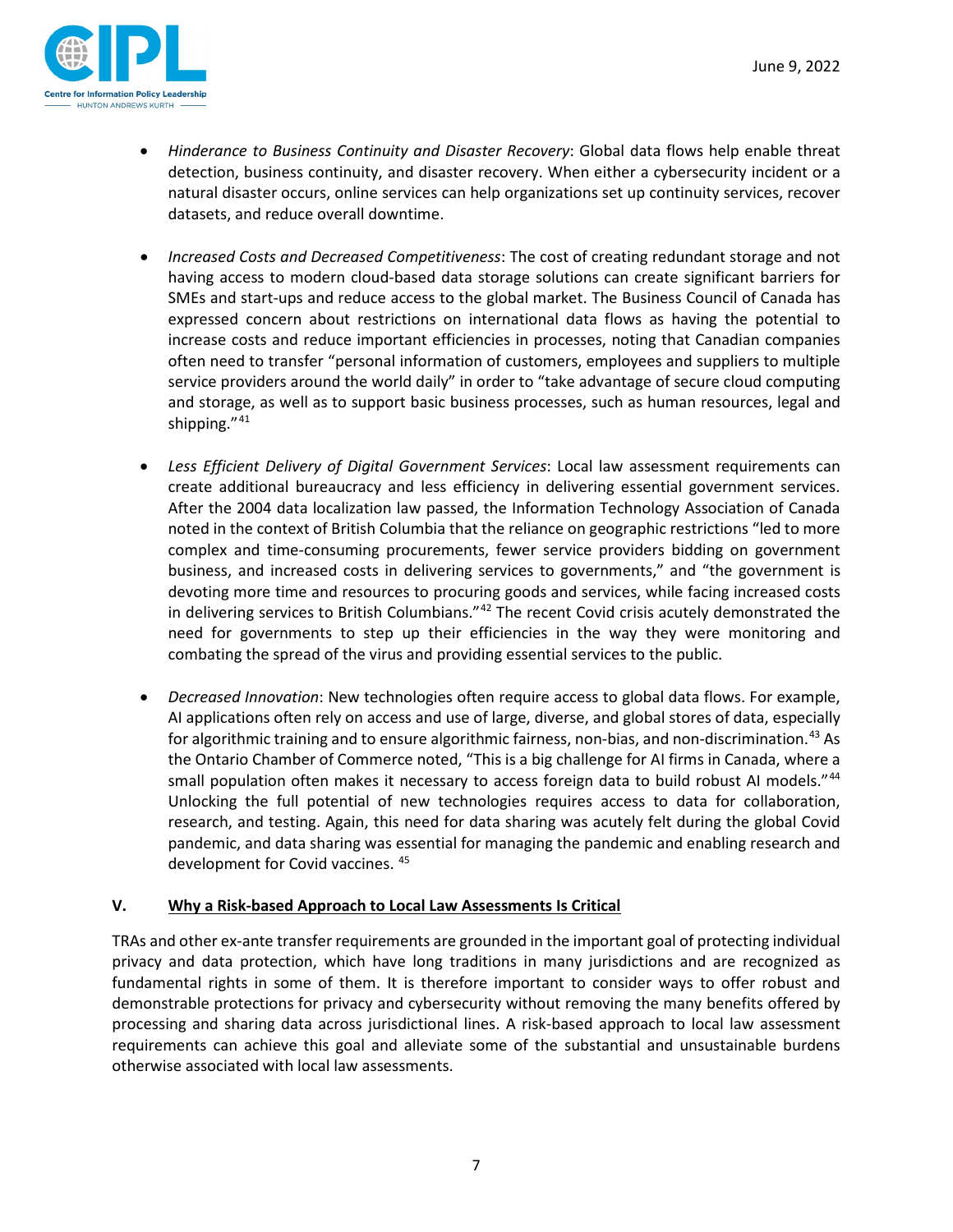

A risk-based model for data protection acknowledges that privacy and data protection, while important fundamental human rights, must be safeguarded consistent with other rights and interests. This is the approach of other jurisdictions as well, and it has long been a hallmark of Canadian and British Columbian data protection law. The provincial Supreme Court of British Columbia emphasized that privacy is not an absolute right but is rather subject to a reasonableness test.<sup>[46](#page-11-18)</sup> Canadian data protection laws require organizations to deploy safeguards to protect personal information against unauthorized access, use, or disclosure, but the nature of these safeguards will depend on the amount and sensitivity of the information, the method of storage, and other risk factors.<sup>47</sup>

Furthermore, by assessing the likelihood and severity of harms, risk-based local law assessments help governments and organizations identify mitigation strategies and ultimately reach an outcome that maximizes potential benefits while reducing the risk of harm.<sup>[48](#page-12-1)</sup> A risk-based approach does not alter rights or obligations, but rather helps organizations comply with privacy requirements, prioritize actions, raise awareness about risks, and identify appropriate mitigation measures. The goal of such a risk management process—like all of effective data protection—is to provide for proportional responses that reduce the risk as fully as is practicable so as to assure legitimate benefits and identify mitigation strategies for any residual risks. A risk-based approach to local law assessments avoids preventing data transfers where the likely risks are low and/or are outweighed by the benefits.

## **VI. Implementing a Risk-based Approach in Practice**

It is critical that policymakers and data protection authorities adopt a risk-based approach to any requirement for local law assessments rather than a strict rule that applies regardless of the specific circumstances. This is especially critical with respect to any requirements for an assessment to include an evaluation of the country's government access and use of data for national security, surveillance, and intelligence. It is well documented and evidenced by transparency reporting of many technology companies that such access to data is limited to specific services and sectors (communications, finance) and does not affect a great majority of everyday common types of personal data and transfers. Although local law assessments may theoretically have a role to play in managing privacy risks, they may not be necessary in all circumstances. A risk-based approach to local law assessments can achieve the dual goals of ensuring robust data protection while also enabling the benefits of cross-border data flows. To implement a risk-based approach to local law assessment requirements, there are two important considerations for policymakers:

- 1. A local law assessment should be only one of many potential factors considered when transferring information outside of a jurisdiction (see below); and
- 2. A local law assessment should not be required in instances where the security and privacy controls applied to the data sufficiently mitigate the potential risks of unauthorized access presented by local law, or where the transferred data are historically and demonstrably of little interest to foreign governments. (See below.)

Finally, it is important to clarify that a local law assessment is not designed to only enable cross-border transfer where there is no risk whatsoever; rather it is designed to identify material risks that must be addressed and mitigated as much as possible and in proportion to the expected economic and societal benefits. That clarification would substantially contribute to improving local law assessments.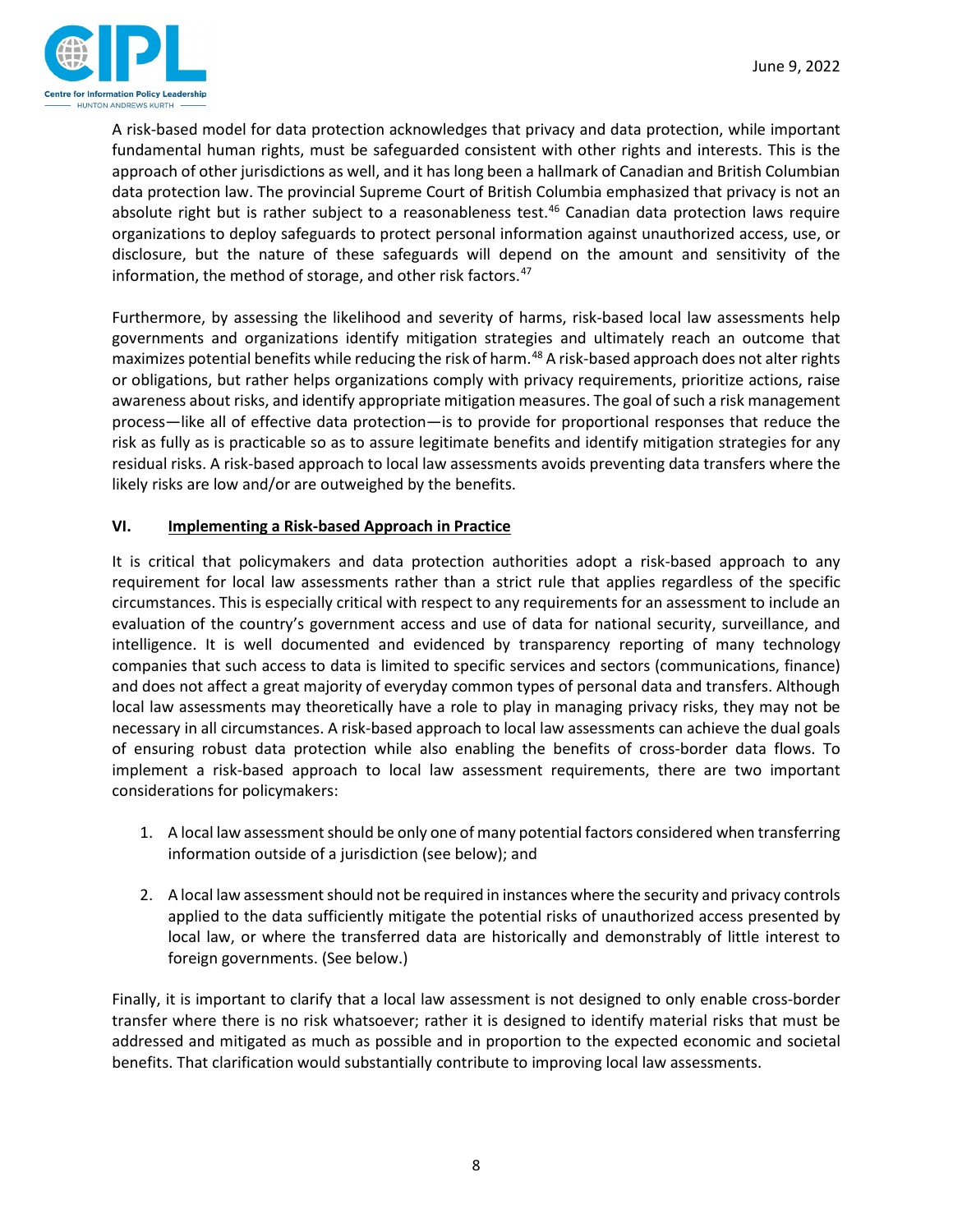

## **VII. Applying a Risk-based Approach in British Columbia**

## **1. Consideration of additional risk factors (other than local law of a third country)**

Local law should only be one of many factors for exporting organizations to consider when transferring information outside of a jurisdiction. The Office of the Information and Privacy Commissioner of British Columbia's guidance on reasonable security measures for personal information disclosures outside Canada ("OIPC Guidance") already acknowledges that additional factors can play a role. The guidance specifically notes, "Other factors that should be assessed, depending on the circumstances, include:

- the sensitivity of the personal information in question (e.g., personal health information is much more sensitive than contact information);
- the volume of the personal information in question;
- the foreseeability of an unauthorized collection, use, disclosure, or storage of personal information;
- the impact to individuals of an unauthorized collection, use, disclosure, or storage of their personal information;
- whether the personal information is stored by a service provider; and
- whether a reasonable alternative is available within Canada." $49$

In CIPL's response paper to the EU Court decision on essential equivalence requirements for data flows to third countries, we also noted a number of similar and additional factors that organizations already take into account as a matter of accountability. $50$ 

Finally, it is also important to consider the benefits of transferring data across borders and the impact of not realizing such benefits, and whether there are other means of protecting data and mitigating any risks from local laws. Moreover, some of the other risk factors in the above list, such as the "foreseeability of an unauthorized collection, use, disclosure, or storage of personal information" may obviate the need for a local law assessment altogether. Thus, for example, where an organization can demonstrate for certain types of data a very low historical risk of inappropriate government access in a foreign jurisdiction or other inappropriate access, disclosure, or use, the organization should not have to undertake a formal local law assessment at all.

#### **2. Consideration of additional safeguards and controls**

These factors—particularly the sensitivity of the information, the foreseeability of an unauthorized collection, use, disclosure, or storage of personal information, and the potential harm caused by unauthorized disclosure—are considerably important not only when assessing local laws, but generally when the organization is considering the parameters for safeguards to protect the relevant data. The OIPC Guidance also acknowledges the privacy-protective benefits of administrative, technical, or contractual controls, noting that public bodies should deploy such controls and "be prepared to demonstrate reasonable security controls in line with industry standards such as ISO 27002, ISO 27017, or the NIST Cybersecurity Framework."[51](#page-12-4) However, the Guidance recommends local law assessments regardless of technical or other safeguards in place.

In some cases, a risk-based analysis may demonstrate that the risks are sufficiently mitigated by technical, organizational, and contractual controls that an organization has in place. When data is already substantially protected by such measures, a local law assessment should not be required. These controls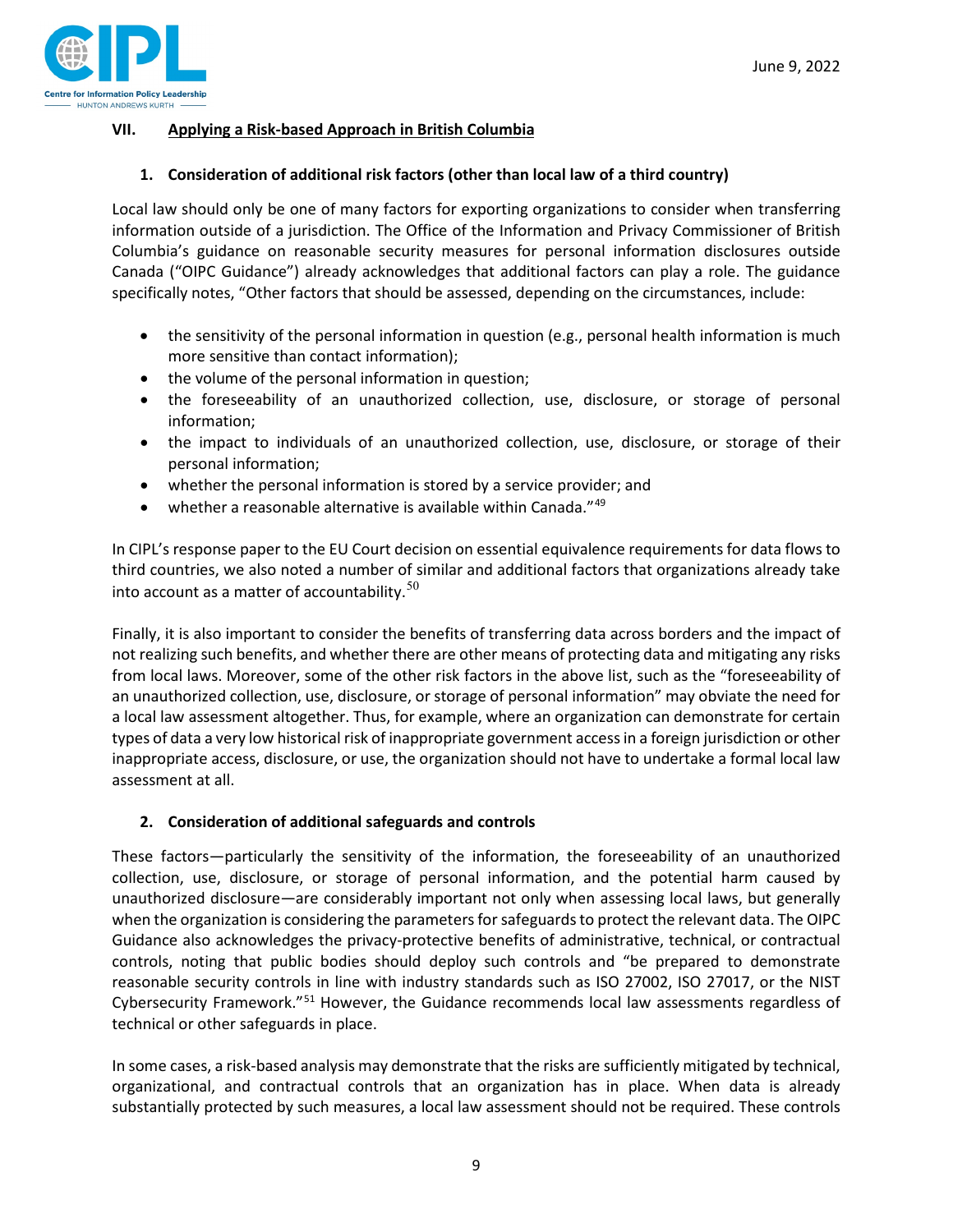

may include, for example, using encryption in transit, obtaining certifications to international standards such as ISO/IED 27001/27018, using pseudonymization for sensitive data, and other technical and contractual measures.[52](#page-12-5) 

## **3. PIPEDA's and the OECD's accountability-based approach to data flows**

One model for data flows that may be helpful is the OECD's outline of basic principles for the free flow of data and legitimate restrictions. The first of these is that a "*data controller remains accountable for personal data under its control without regard to the location of the data*.["53](#page-12-6) Indeed, this is Canada's approach to data transfers under its Personal Information Protection and Electronic Documents Act (PIPEDA).<sup>[54](#page-12-7)</sup> Under the 2009 Guidelines for Processing Personal Data Across Borders,<sup>[55](#page-12-8)</sup> organizations that transfer personal data from Canada to a service provider in another jurisdiction must ensure through contractual or other means that the data continues to be protected at a level that is comparable to the level at which it would be protected should it remain within the organization. Under this model, individual organizations are held accountable for what happens to the personal data they transfer and must ensure that their service providers deliver adequate protection regardless of where they are located. The other relevant OECD principles highlight the importance of considering sufficient safeguards, including enforcement mechanisms and measures put in place by the data controller, as well as accounting for the sensitivity of the data and the purpose and context of the processing. <sup>[56](#page-12-9)</sup>

Following a similar risk-based accountability approach would enable the benefits and efficiencies of online services while also being highly protective of data. The issue is not a choice between the benefits of online and cloud-based services or robust privacy protections—it is how to enable the flourishing of both.

#### **VIII. What Lessons Can We Take from This Case Study?**

This case study demonstrates how deploying a risk-based model can foster good data protection practices by encouraging enhanced privacy and security standards without being too prescriptive or prohibitive. Policies and regulations can allow for greater free flows of data in the context of historically low-risk transfers, or when organizations have made privacy-protective decisions and have certain technical, physical, or administrative measures in place. This allows organizations to utilize resources more effectively to protect privacy and security while also allowing individuals and organizations to benefit from the numerous significant advantages offered by cross-border data flows. Widespread adoption of this riskbased approach would also help achieve the global interoperability of data flows, further unlocking the sustained economic and societal benefits offered by modern technologies and online services.

<span id="page-9-0"></span> $1$  Bill 22-Freedom of Information and Protection of Privacy Amendment Act, 2021, [https://www.leg.bc.ca/parliamentary-business/legislation-debates-proceedings/42nd-parliament/2nd](https://www.leg.bc.ca/parliamentary-business/legislation-debates-proceedings/42nd-parliament/2nd-session/bills/progress-of-bills)[session/bills/progress-of-bills.](https://www.leg.bc.ca/parliamentary-business/legislation-debates-proceedings/42nd-parliament/2nd-session/bills/progress-of-bills)

<span id="page-9-1"></span><sup>2</sup> Office of the Information and Privacy Commissioner of British Columbia, *Reasonable Security Measures for Personal Information Disclosures Outside Canada* (March 2022), [https://www.oipc.bc.ca/guidance](https://www.oipc.bc.ca/guidance-documents/3646)[documents/3646.](https://www.oipc.bc.ca/guidance-documents/3646)

<span id="page-9-2"></span><sup>&</sup>lt;sup>3</sup> For example, small and medium enterprises (SMEs) and start-ups are able to gain access to global markets and supply chains, enabling data-driven innovation and expanding competition. Cross-border data flows are also important to enhance access to finance, promote agricultural sustainability and productivity, and improve access to health care. Global Data Alliance, *Cross-Border Data Transfers & Economic Development: Access to Global*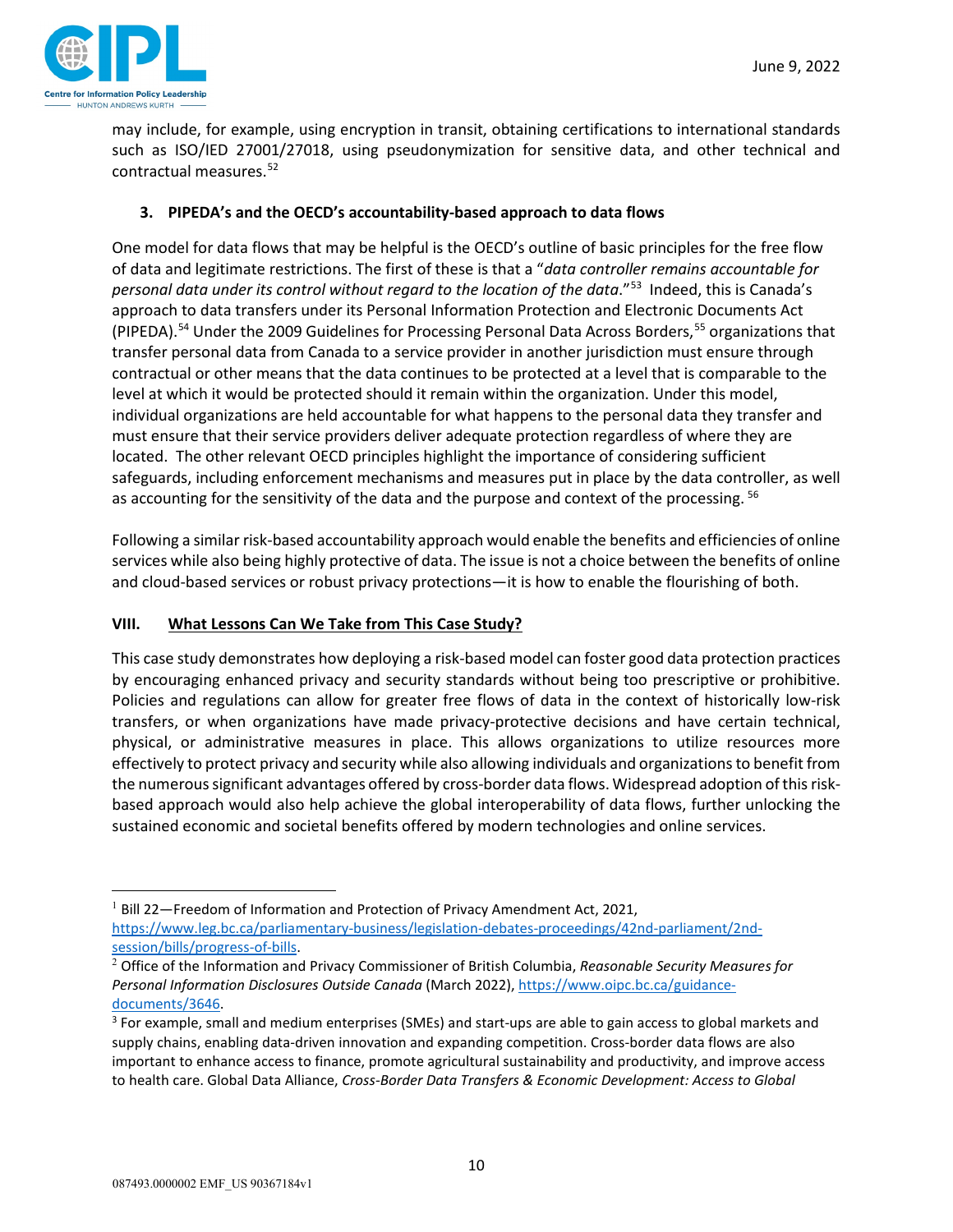

*Markets, Innovation, Finance, Food, and Healthcare*, International Development Series No. 1 (2021),

<span id="page-10-0"></span>[https://globaldataalliance.org/wp-content/uploads/2021/07/05062021econdevelopments1.pdf.](https://globaldataalliance.org/wp-content/uploads/2021/07/05062021econdevelopments1.pdf) 4 United Nations Conference on Trade and Development (UNCTAD), *Cross-border data flows and development: For whom the data flow*, Digital Economy Report 2021 (2021), [https://unctad.org/system/files/official-](https://unctad.org/system/files/official-document/der2021_en.pdf)

<span id="page-10-1"></span>[document/der2021\\_en.pdf.](https://unctad.org/system/files/official-document/der2021_en.pdf)<br><sup>5</sup> World Trade Organization, *World Trade Report 2019: The Future of Services Trade*, Figure D.6: Global exports of ICT-enabled services (2019)[, https://www.wto.org/english/res\\_e/booksp\\_e/00\\_wtr19\\_e.pdf,](https://www.wto.org/english/res_e/booksp_e/00_wtr19_e.pdf) p. 89.

<span id="page-10-2"></span><sup>6</sup> McKinsey Global Institute, *Digital Globalization: The New Era of Global Flows* (2016),

[https://www.mckinsey.com/business-functions/mckinsey-digital/our-insights/digital-globalization-the-new-era-of](https://www.mckinsey.com/business-functions/mckinsey-digital/our-insights/digital-globalization-the-new-era-of-global-flows)global-flows.<br><sup>7</sup> Id.

<span id="page-10-3"></span>

<span id="page-10-4"></span><sup>8</sup> International Data Corporation*, IDC FutureScape: Worldwide Digital Transformation 2021 Predictions* (2020), [https://www.idc.com/getdoc.jsp?containerId=prUS46967420.](https://www.idc.com/getdoc.jsp?containerId=prUS46967420)

<span id="page-10-5"></span>Leviathan Security Group, *Quantifying the Cost of Forced Localization* (2015),

[https://static1.squarespace.com/static/556340ece4b0869396f21099/t/559dad76e4b0899d97726a8b/1436396918](https://static1.squarespace.com/static/556340ece4b0869396f21099/t/559dad76e4b0899d97726a8b/1436396918881/Quantifying+the+Cost+of+Forced+Localization.pdf) [881/Quantifying+the+Cost+of+Forced+Localization.pdf.](https://static1.squarespace.com/static/556340ece4b0869396f21099/t/559dad76e4b0899d97726a8b/1436396918881/Quantifying+the+Cost+of+Forced+Localization.pdf) 10 Judgement of July 16, 2020 *Data Protection Commissioner v Facebook Ireland Limited and Maximillian Schrems,* 

<span id="page-10-6"></span>C-311/18 (*Schrems II*).

<span id="page-10-7"></span><sup>11</sup> European Data Protection Board (EDPB), *Recommendations 01/2020 on measures that supplement transfer tools to ensure compliance with the EU level of protection of personal data* (2021), [https://edpb.europa.eu/our-work](https://edpb.europa.eu/our-work-tools/our-documents/recommendations/recommendations-012020-measures-supplement-transfer_en)[tools/our-documents/recommendations/recommendations-012020-measures-supplement-transfer\\_en.](https://edpb.europa.eu/our-work-tools/our-documents/recommendations/recommendations-012020-measures-supplement-transfer_en)<br><sup>12</sup> Adequacy findings establish that the data protection framework of the third country provides protections that

<span id="page-10-9"></span><span id="page-10-8"></span>are "substantially equivalent" to the protections under relevant EU law. *See* Adequacy Decision, Art. 45 GDPR. <sup>13</sup> The General Data Protection Regulation (GDPR), Europe's data protection standard, requires that, where a third country has not been recognized by the European Commission as having a level of adequate data protection, the standard of data protection has to be maintained as data travels across borders by using certain data transfer tools available in Art. 46 GDPR.

<span id="page-10-10"></span><sup>14</sup> Article 38, China Personal Information Protection Law (PIPL), [http://en.npc.gov.cn.cdurl.cn/2021-](http://en.npc.gov.cn.cdurl.cn/2021-12/29/c_694559.htm) [12/29/c\\_694559.htm.](http://en.npc.gov.cn.cdurl.cn/2021-12/29/c_694559.htm)

<span id="page-10-11"></span><sup>15</sup> DIFC, *Consultation Paper: Non-Legislative Proposal on Updated Data Export Tools & Guidance* (April 2022), [https://dg23rp0isu1uj.cloudfront.net/application/files/2416/4986/9067/Non-leg\\_Consultation\\_-](https://dg23rp0isu1uj.cloudfront.net/application/files/2416/4986/9067/Non-leg_Consultation_-_April_2022_Export_EDRMI.pdf)

April\_2022\_Export\_EDRMI.pdf.<br><sup>16</sup> Supra note 11.

<span id="page-10-12"></span>

<span id="page-10-13"></span>17 UK Department for Digital, Culture, Media & Sport (DCMS), *Data: a new direction, Chapter 3 - Boosting trade and reducing barriers to data flows* (2021),

[https://assets.publishing.service.gov.uk/government/uploads/system/uploads/attachment\\_data/file/1022315/Dat](https://assets.publishing.service.gov.uk/government/uploads/system/uploads/attachment_data/file/1022315/Data_Reform_Consultation_Document__Accessible_.pdf) a\_Reform\_Consultation\_Document\_Accessible\_.pdf.<br><sup>18</sup> Bill 73—the Freedom of Information and Protection of Privacy Amendment Act, 2004,

<span id="page-10-14"></span>

<span id="page-10-15"></span>[https://www.bclaws.gov.bc.ca/civix/document/id/complete/statreg/96165\\_00\\_multi.](https://www.bclaws.gov.bc.ca/civix/document/id/complete/statreg/96165_00_multi) 19 Id. § 30.4.

<span id="page-10-16"></span> $20$  Id. § 30.2(2).

<span id="page-10-17"></span><sup>21</sup> Bill 22—Freedom of Information and Protection of Privacy Amendment Act, supra note 1.

<span id="page-10-18"></span><sup>22</sup> *News Release: Amendments strengthen access to information, protect people's privacy*, Ministry of Citizens' Services, British Columbia (October 2021), [https://news.gov.bc.ca/releases/2021CITZ0048-001990/.](https://news.gov.bc.ca/releases/2021CITZ0048-001990/)<br><sup>23</sup> Id.

<span id="page-10-19"></span>

<span id="page-10-20"></span><sup>24</sup> Personal Information Disclosure for Storage Outside of Canada Regulation, BC Reg 294/2021, Freedom of Information and Protection of Privacy Act (2021),

[https://www.bclaws.gov.bc.ca/civix/document/id/complete/statreg/294\\_2021.](https://www.bclaws.gov.bc.ca/civix/document/id/complete/statreg/294_2021)

<span id="page-10-21"></span><sup>25</sup> OIPC Guidance, supra note 2.<br><sup>26</sup> Id.

<span id="page-10-22"></span>

<span id="page-10-23"></span><sup>27</sup> There are currently 14 of such adequacy decisions in existence, including for commercial sectors in Canada. European Commission, *Adequacy Decisions*, [https://ec.europa.eu/info/law/law-topic/data-](https://ec.europa.eu/info/law/law-topic/data-protection/international-dimension-data-protection/adequacy-decisions_en)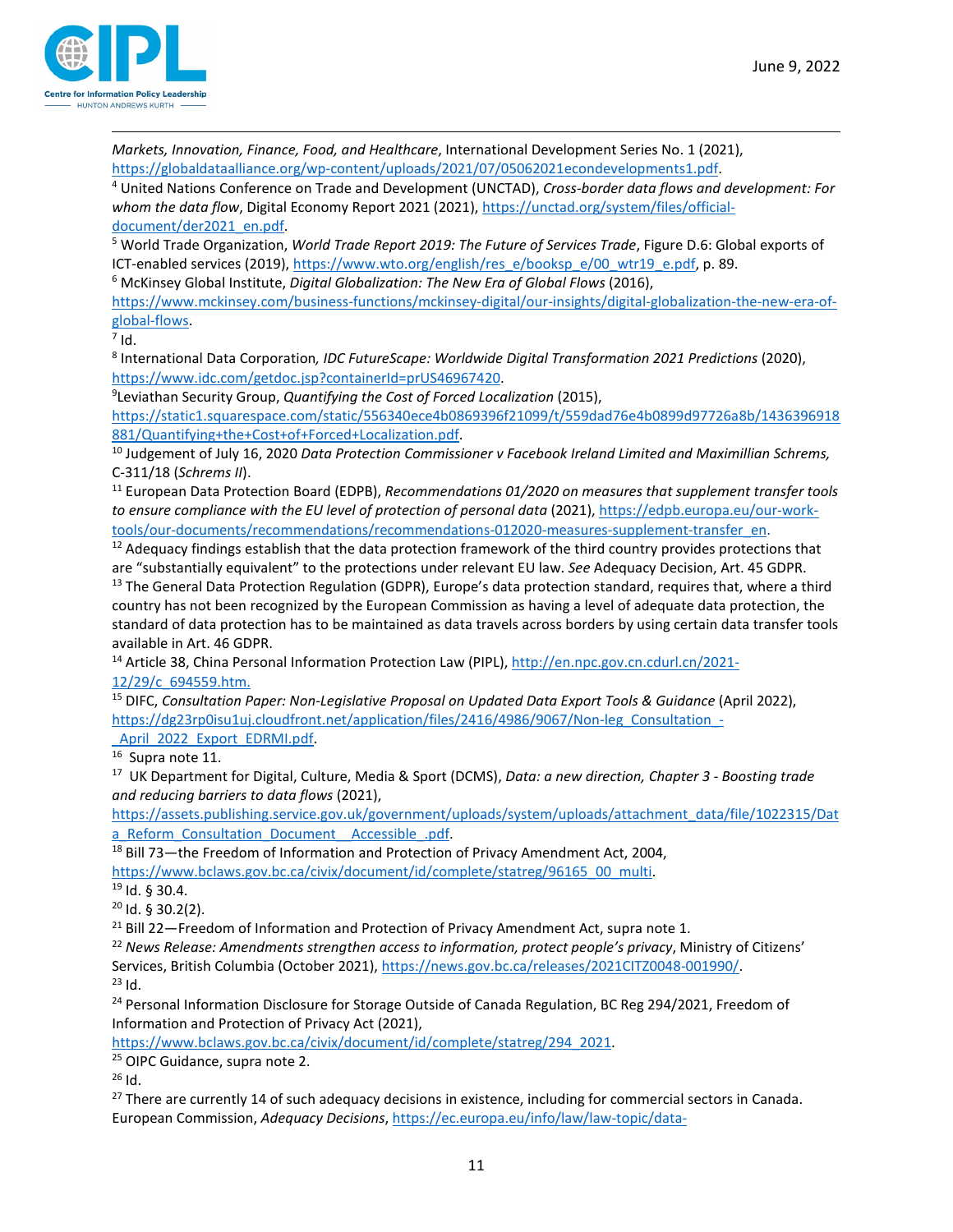[protection/international-dimension-data-protection/adequacy-decisions\\_en.](https://ec.europa.eu/info/law/law-topic/data-protection/international-dimension-data-protection/adequacy-decisions_en) The EU-US Privacy Shield, a separate mechanism for exporting data to certain sectors in the US, was annulled by the *Schrems II* decision.

<span id="page-11-0"></span> $28$  These include, for example, reviewing the rule of law, respect for human rights and fundamental rights, judicial redress for individuals, and the presence of an independent supervisory authority, to name a few.

<span id="page-11-1"></span><sup>29</sup> European Data Protection Board, *Recommendations 01/2020 on measure that supplement transfer tools to*  ensure compliance with the EU level of protection of personal data (Version 2.0) at para. 30 (18 June 2021), [https://edpb.europa.eu/system/files/2021-](https://edpb.europa.eu/system/files/2021-06/edpb_recommendations_202001vo.2.0_supplementarymeasurestransferstools_en.pdf)

<span id="page-11-2"></span>[06/edpb\\_recommendations\\_202001vo.2.0\\_supplementarymeasurestransferstools\\_en.pdf.](https://edpb.europa.eu/system/files/2021-06/edpb_recommendations_202001vo.2.0_supplementarymeasurestransferstools_en.pdf) 30 Id., p. 20.

<span id="page-11-3"></span> $31$  Id., p. 26.

<span id="page-11-4"></span><sup>32</sup> Bill 64—An Act to Modernize Legislative Provisions as Regards to the Protection of Information, National Assembly of Québec (2021),

<span id="page-11-5"></span>http://www2.publicationsduquebec.gouv.qc.ca/dynamicSearch/telecharge.php?type=5&file=2021C25A.PDF.<br><sup>33</sup> Id.

<span id="page-11-6"></span> $34$  Id.

<span id="page-11-7"></span>35 Institute of International Finance, *Data Flows Across Borders: Overcoming Data Localization Laws* (2019), [https://www.iif.com/Portals/0/Files/32370132\\_iif\\_data\\_flows\\_across\\_borders\\_march2019.pdf.](https://www.iif.com/Portals/0/Files/32370132_iif_data_flows_across_borders_march2019.pdf) 36 CIPL, *Comments by the Centre for Information Policy Leadership on the European Data Protection Board's* 

<span id="page-11-8"></span>*Recommendations 01/2020 on measures that supplement transfer tools to ensure compliance with the EU level of protection of personal data* (21 December 2020),

[https://www.informationpolicycentre.com/uploads/5/7/1/0/57104281/cipl\\_comments\\_on\\_edpb\\_supplementary](https://www.informationpolicycentre.com/uploads/5/7/1/0/57104281/cipl_comments_on_edpb_supplementary_measures_recommendations__21_dec_2020_.pdf) measures recommendations 21 dec 2020 .pdf, at p. 6.

<span id="page-11-9"></span> $37$  Id., p. 6-7. For example, according to the Global Data Alliance, "cross-border data analytics can help speed the early identification of potentially useful drug candidates, shortening pharmaceutical discovery timelines from years to months" and saving up to \$26 billion in costs. Global Data Alliance, *Cross-Border Data Transfers & Biopharmaceutical Research and Development* (2021)[, https://globaldataalliance.org/wp-](https://globaldataalliance.org/wp-content/uploads/2021/09/09092021cbdtbiopharma.pdf)

<span id="page-11-11"></span>

<span id="page-11-10"></span>[content/uploads/2021/09/09092021cbdtbiopharma.pdf.](https://globaldataalliance.org/wp-content/uploads/2021/09/09092021cbdtbiopharma.pdf)<br><sup>38</sup> Supra note 6.<br><sup>39</sup> CIPL has previously outlined some of these negative consequences in: *Enabling Accountable Data Transfers from India to the United States Under India's Proposed Personal Data Protection Bill (No. 373 of 2019)*, Centre for Information Policy Leadership and Data Security Council of India (August 2020),

[https://www.informationpolicycentre.com/uploads/5/7/1/0/57104281/cipl-](https://www.informationpolicycentre.com/uploads/5/7/1/0/57104281/cipl-dsci_report_on_enabling_accountable_data_transfers_from_india_to_the_united_states_under_indias_proposed_pdpb__8_september_2020_.pdf)

dsci report on enabling accountable data transfers from india to the united states under indias proposed pdpb 8 september 2020 .pdf, p. 7-8.

<span id="page-11-12"></span><sup>40</sup> TrendMicro, *Global Threat Research*, [https://www.trendmicro.com/en\\_us/about/threat-research.html.](https://www.trendmicro.com/en_us/about/threat-research.html) 41 Business Council of Canada, *Data Driven: Report and Recommendations* (2020),

<span id="page-11-13"></span>

<span id="page-11-14"></span>[https://thebusinesscouncil.ca/report/data-driven/.](https://thebusinesscouncil.ca/report/data-driven/)<br><sup>42</sup> Information Technology Association of Canada, *The USA Patriot Act and the Privacy of Canadians* 5 (July 2005). <sup>43</sup> See CIPL, First Report: Artificial Intelligence and Data Protection in Tension (October 2018),

<span id="page-11-15"></span>[https://www.informationpolicycentre.com/uploads/5/7/1/0/57104281/cipl\\_first\\_ai\\_report\\_-](https://www.informationpolicycentre.com/uploads/5/7/1/0/57104281/cipl_first_ai_report_-_ai_and_data_protection_in_tension__2_.pdf)

<span id="page-11-16"></span>[\\_ai\\_and\\_data\\_protection\\_in\\_tension\\_\\_2\\_.pdf.](https://www.informationpolicycentre.com/uploads/5/7/1/0/57104281/cipl_first_ai_report_-_ai_and_data_protection_in_tension__2_.pdf) 44 Ontario Chamber of Commerce, *In Data We Trust: Unlocking the Value of Data in Ontario* (2020), [https://occ.ca/wp-content/uploads/OCC-DataReport.pdf.](https://occ.ca/wp-content/uploads/OCC-DataReport.pdf) 45 *See* CIPL, *Covid-19 Meets Privacy: A Case Study for Accountability* (14 April 2020),

<span id="page-11-17"></span>

<span id="page-11-18"></span>[https://www.informationpolicycentre.com/cipl-blog/covid-19-meets-privacy-a-case-study-for-accountability.](https://www.informationpolicycentre.com/cipl-blog/covid-19-meets-privacy-a-case-study-for-accountability)<br><sup>46</sup> "The importance of the right to privacy . . . cannot be minimized. Those fundamental rights are contained in th Charter for the benefit of all Canadians. However, those rights, as previously stated, are not absolute. There is a reasonable expectation of privacy and the language [of the Charter] emphasizes that individuals should be secure against unreasonable search and seizure. In the case at bar . . . . [t]he reasonable expectations of privacy are satisfied by statute and by contract. . . . A reasonable expectation of privacy is protected." BC Government & Service Employees' Union v. British Columbia (Minister of Health Services), 2005 B.C.S.C. 446 ¶¶ 68-70.